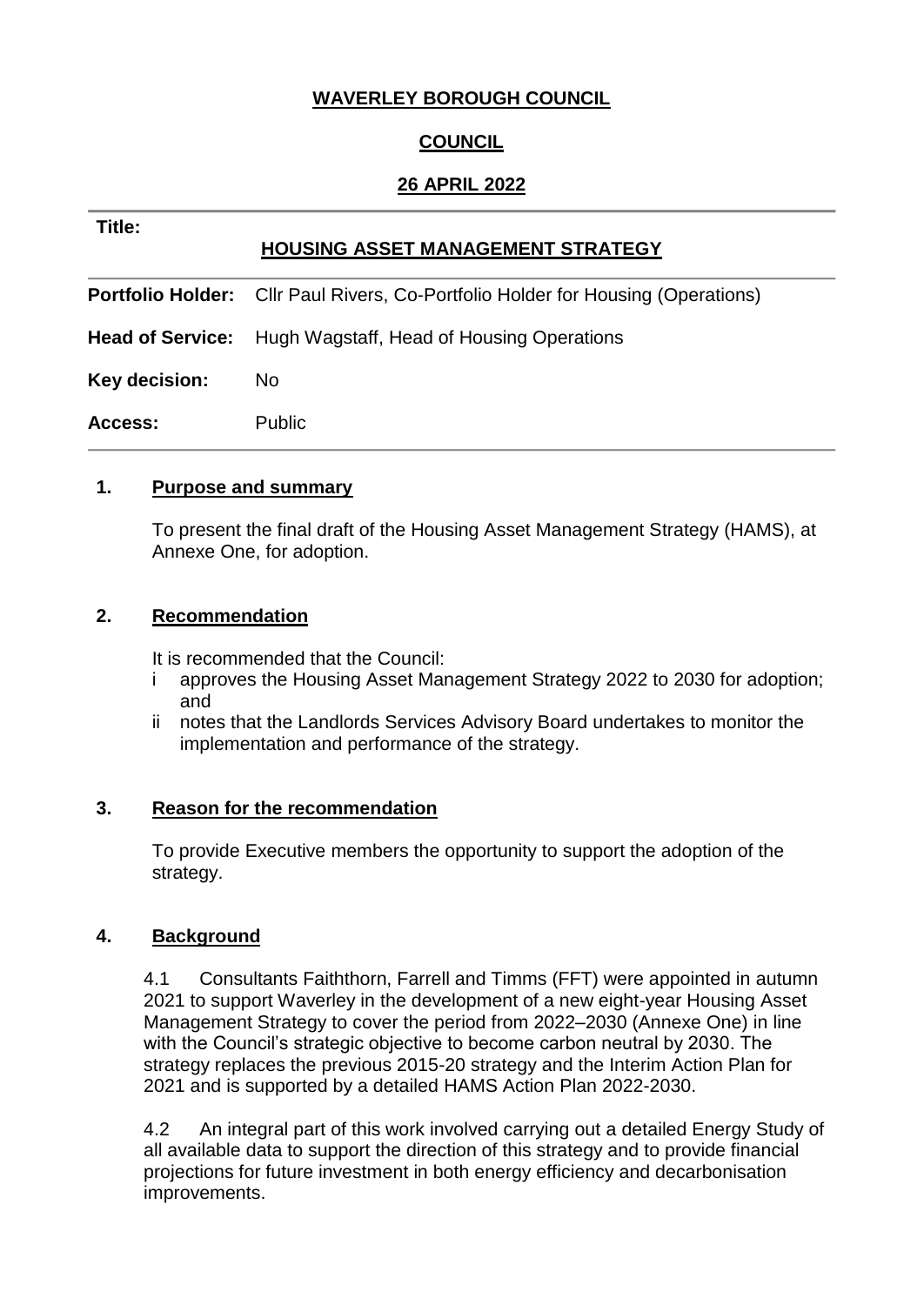4.3 As part of the overall commission and key to future investment planning, an asset appraisal model has been created. This allows for the whole stock to be assessed and ranked based on a range of financial and non-financial performance metrics and an appraisal framework to be developed as part of actively managing priorities.

4.4 A comprehensive suite of more detailed technical appendices underpins the overall strategy document.

4.5 On 22 February 2022, the Council resolved to undertake a strategic review of the 30 year Housing Revenue Account Business Plan during 2022/23. The Housing Asset Management Strategy will inform the strategic review. The strategy provides an objective and technical view of the stock and priority objectives to manage, maintain and improve homes.

# **Development of the HAMS**

4.6 In developing this strategy extensive data analysis, and corporate and sector research has been undertaken. This has been further supported by a full review of existing Waverley strategies, service plans, internal policies and procedures.

4.7 Internal consultation with officers was also carried out to identify lessons learnt from the previous strategy and how these could be addressed in the new strategy.

4.8 This strategy provides the baseline and background of the current service and strategic and corporate objectives of Waverley. It provides evidence to support these objectives and commitments and outlines the thinking behind the overall approach taken.

## **Key Themes**

4.9 The strategy has been developed to support the efficient and effective delivery of asset management as a core requirement of the Council's landlord obligations. It provides a framework under which the investment detailed in the Housing Revenue Account Business Plan 2021 – 2050 and strategic priorities within the Corporate Plan 2020 – 2025 can be achieved. Over the period of this strategy a key objective will be to address the Climate Emergency Crisis declared in September 2019.

4.10 The strategy outlines the approach and commitments the Council is making under the following key themes:

- Understanding our service, assets, customer and stakeholder requirements
- **Providing modern homes across the borough**
- **Proactively decarbonising our homes**
- **Ensuring homes are safe and secure for tenants and leaseholders**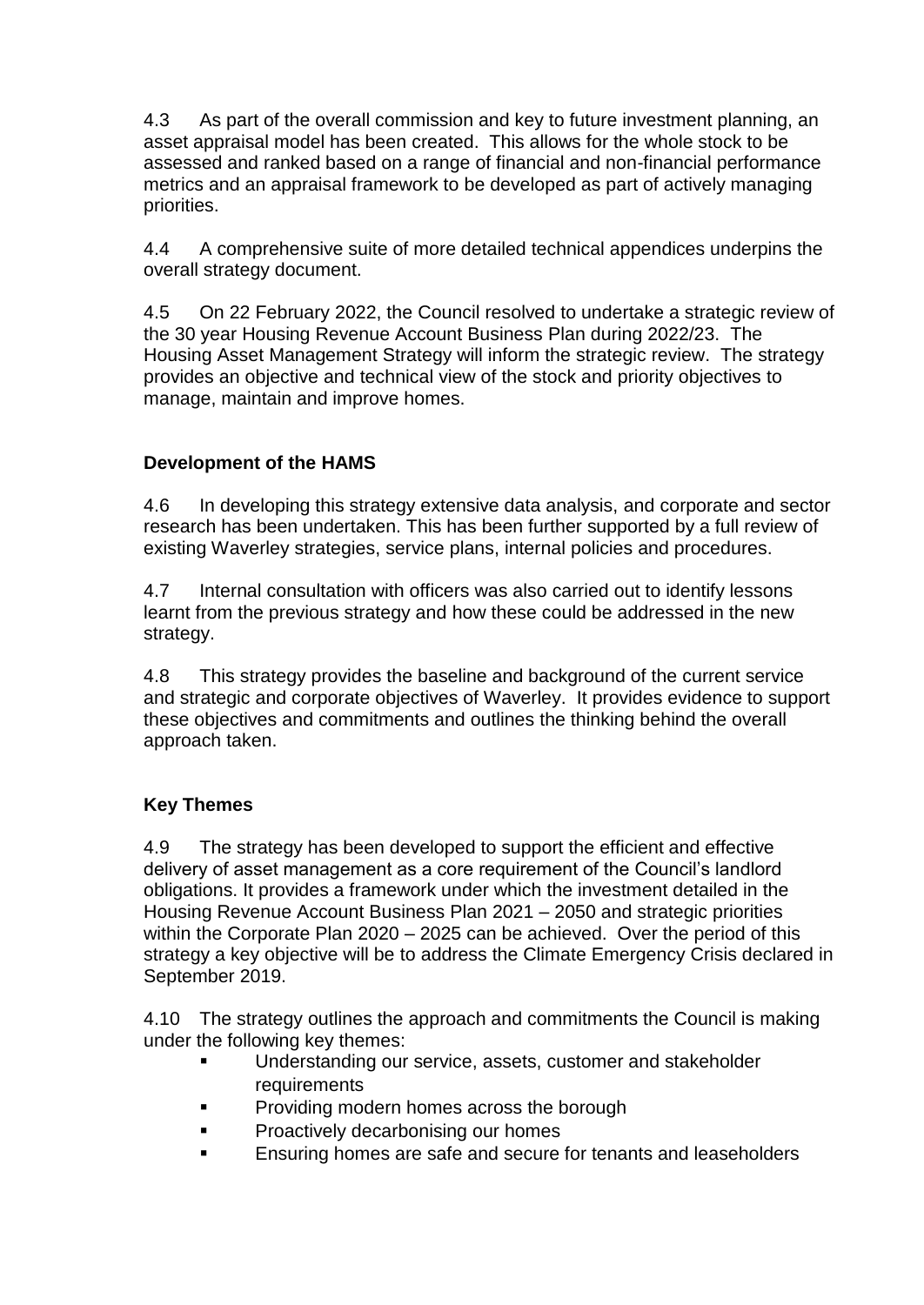4.11 The strategy has been designed to go beyond our 'business as usual' activities being delivered through both responsive repairs and Core Capital Programme works.

4.12 Each theme within the strategy has a Strategic Objective, which is supported through individual commitments. These are captured in our strategy Action Plan and will be used to drive Property Services service planning.

# **Consultation**

4.13 Consultation was carried out with internal staff/teams in the development of the strategy and focused both on the previous strategic period as well as identifying plans for the future.

4.14 Key teams and stakeholders were consulted to gather as much insight into the current areas of best practice and excellence as well as suggestions for improvements and barriers to delivery. This included Planned Works, Compliance and Repair teams and also Housing Development, Sustainability, Procurement and Finance teams.

4.15 The consultation was also used to:

- Review the relevant teams, roles and responsibilities across the Council
- **If** Identify the key future priorities for each team to be able ensure that the HAMS supports these
- Discuss the positive impacts and challenges of the current HAMS and aspirations of the new HAMS
- Understand the internal culture, communication and management of HAMS and property services team overall within Waverley.

4.16 The strategy has also been developed in consultation with tenants and leaseholders through discussions with the Tenants Panel and engaging with tenants at a series of consultation events in Autumn 2021. Additionally, a review of current service standards, performance indicators, complaints and feedback to identify areas of improvement and current best practice was undertaken, including input from the recent STAR survey (June 2021).

4.17 Key members have also been consulted at various stages in the development of the strategy including the Leader of the Council, Portfolio Holders for Housing and for Sustainability.

# **HRA Business Plan and Stock Condition Data (Keystone)**

4.18 In developing the strategy, a detailed internal assessment of all relevant data was carried out; this has provided a baseline position (Q3 2021/2022) to be able to identify the areas of strategic investment.

4.19 For the purposes of this strategy the July 2021 HRA Business Plan has been used with adjusted figures for the four years up to 25/26 have been included from current Budget Review process (Feb 2022). The expenditure has been profiled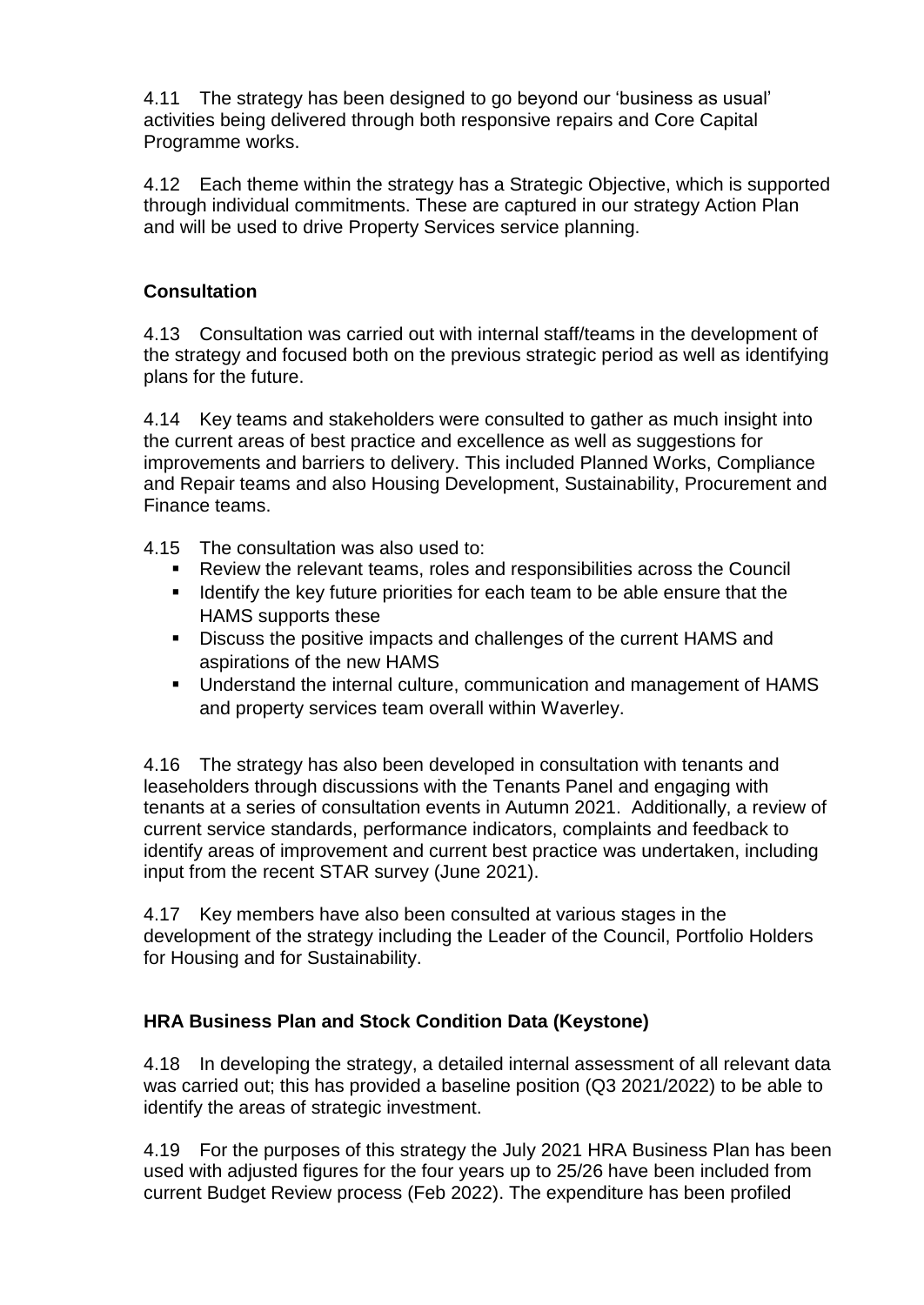against stock condition data held within the Council's asset management system (Keystone) to identify known investment priorities and areas where there may be under or over investment allocated over the strategy period.

## **5. Relationship to the Corporate Strategy and Service Plan**

The AMS focuses on the effective and efficient management of resources and assets to meet housing need and supports a key objective of the Corporate Plan (2020 – 2025) in providing 'good quality housing for all income levels and age groups'.

## **6. Implications of decision**

## **6.1 Resource (Finance, procurement, staffing, IT)**

This report has no direct financial implications however the Asset Management Strategy will inform budget setting going forward.

Managing and maintaining the Council's housing stock generates a significant revenue stream each year. In order to ensure that the stock is maintained to a good standard, significant investment is required each year. The Housing Asset Management Strategy complements and informs the 30-year HRA Business Plan and aims to ensure that financial resources are appropriately invested and achieves long term sustainability.

### **6.2 Risk management**

Actions and mitigations relating to the strategy are included on Corporate Risk Register.

### **6.3 Legal**

There are no direct legal implications arising from this report.

### **6.4 Equality, diversity and inclusion**

A full Equality Impact Assessment of this strategy document has been carried out and no areas of concern were highlighted.

### **6.5 Climate emergency declaration**

A key priority within this strategy is to decarbonise our homes and to devise longer term strategies and approaches to becoming Carbon Neutral by 2030. It will also support the objectives in the Climate Change Strategy and Carbon Neutral Action Plan.

## **7. Consultation and engagement**

Strategy developed with housing team, tenant feedback, reflections from the Tenants Panel, former Housing O&S committee and Executive members.

### **8. Other options considered**